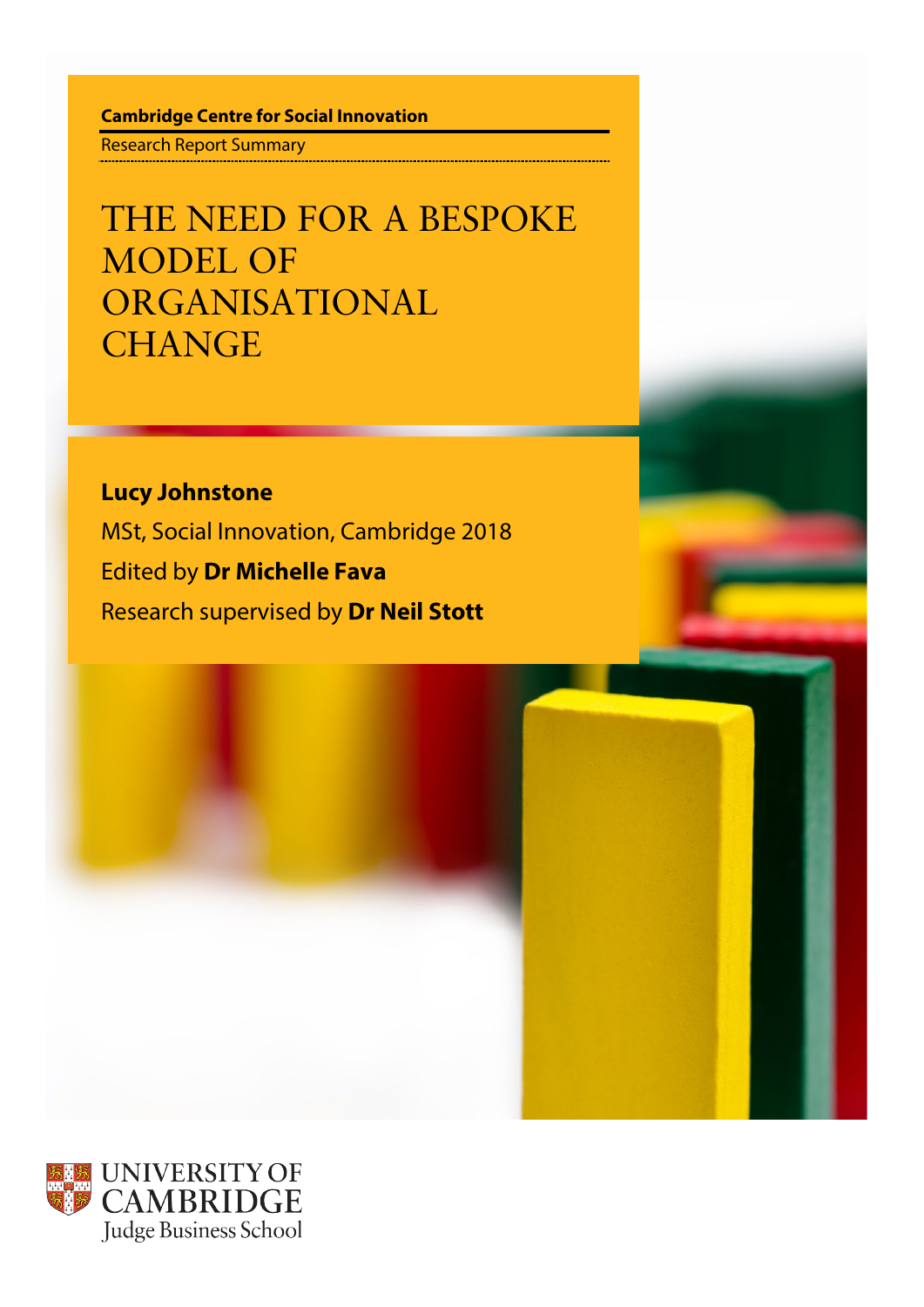## **Contents**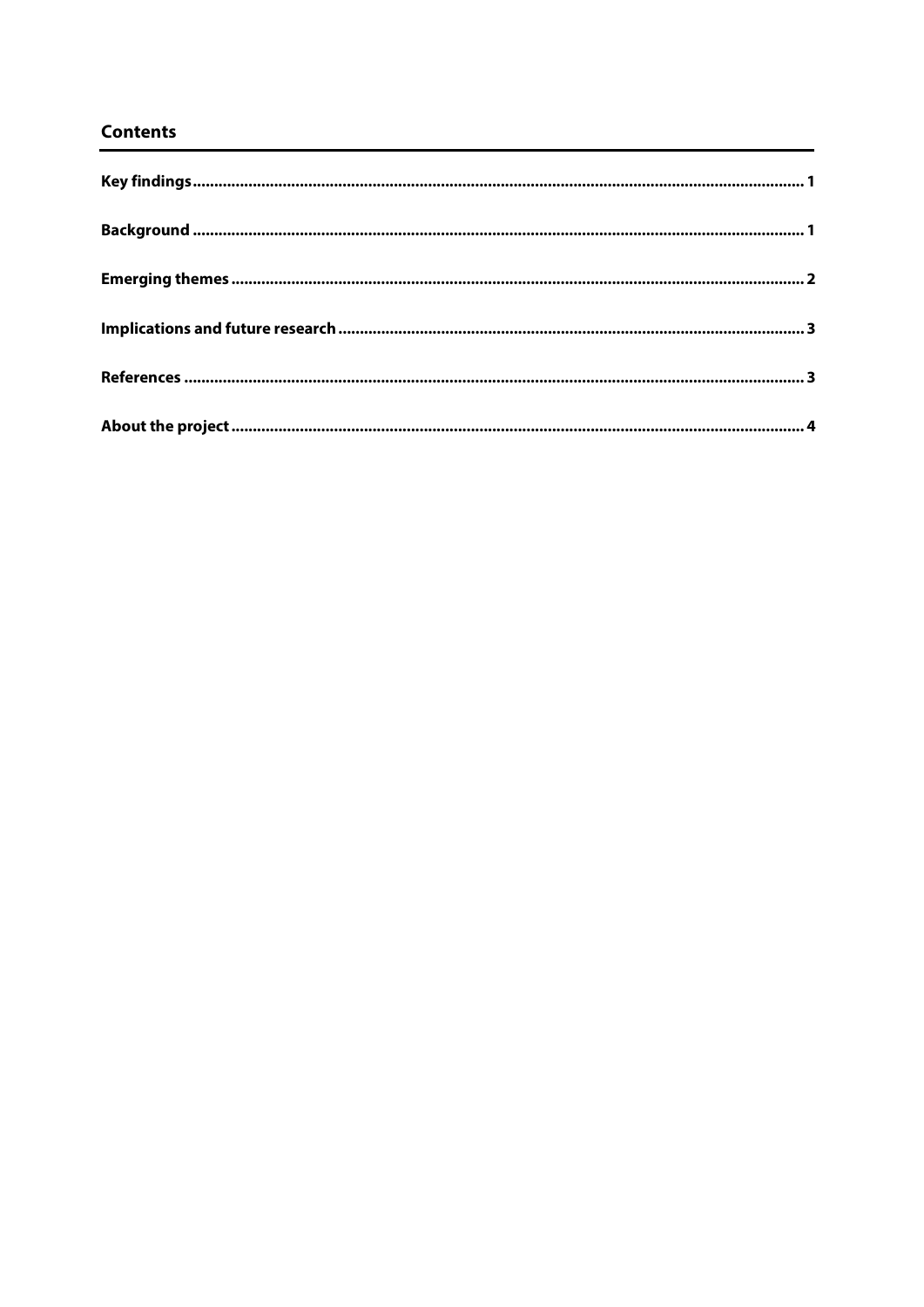This case study of the restructuring of Cambridge Philanthropy observes that organisational change is ongoing and influenced by organisational culture. Longstanding and decentralised institutions such as this, respond unpredictably to top-down change initiatives.

## <span id="page-2-0"></span>**Key findings**

Organisational change processes often have fixed objectives. They are usually defined top-down, often with the intention of mirroring the characteristics of competing organisations. However, organisational change is not mechanical; it involves relationships, and the way individuals construe their roles. Changes are influenced by employees' prior experiences, and the history of the organisation, which can create unforeseen knock-on effects. In practice, organisational change is organic, unpredictable and complex, unfolding from the 'ground-up'. In this sense, change is not bound by a beginning or end, but remains ongoing: in a 'liminal' state.

This case study observes the restructuring of philanthropy services at the University of Cambridge. It concludes that a decentralised organisation, such as the University, requires a bespoke model of change. Mimicking the characteristics of competitor institutions can bring unintended consequences, influenced by the organisations structure and culture – which is deeply rooted in older institutions.

This study highlights the need for bespoke models of change. Rather than seeking to mimic competitors, a bespoke model of change would draw from an organisation's own unique heritage, composition and culture, with more sustainable results.

# <span id="page-2-1"></span>**Background**

The need for UK Universities to diversify their income has increased with the recent decline in state funding, which has also led to increased competition with peer institutions in fundraising. In 2012, a restructure of the University of Cambridge, intended to double philanthropic funding for research, was implemented by a new management team. The new managerial approach adopted during the restructure was based on a North American model. It involved centralising the structure, standardising processes, and introducing more layers of accountability.

Whilst the structural changes succeeded in increasing philanthropic revenue, the way that change unfolded across the University created internal conflict between facets of this highly complex organisation. Competition was introduced, between individual fundraisers and also between two facets of the institution - the University and Collegiate systems - as well as between Cambridge's 31 Colleges, which, while part of the wider University, are autonomous and independently governed entities with their own organisational cultures, and separate fundraising campaigns.

This research sought to understand how this top-down strategic change played out across different facets of the institution. 17 interviews were conducted over six weeks in 2018, with interviewees working in a range of fundraising related roles across University and College settings. The researcher was an employee of the University during the research - as well as a former employee of a Cambridge College which facilitated access and understanding of the context.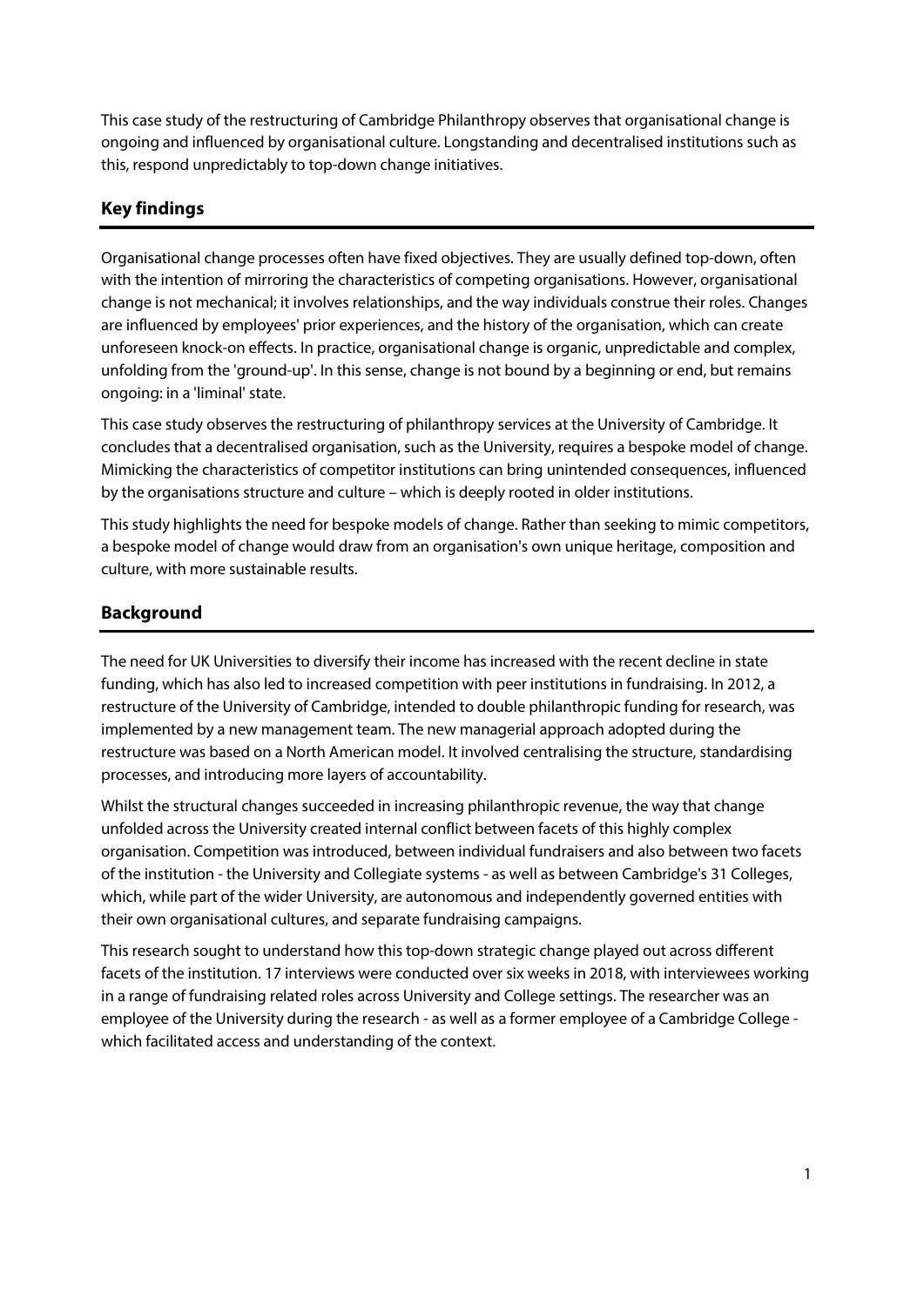## <span id="page-3-0"></span>**Emerging themes**

As organisations adapt to an ever-shifting world they also alter their identity (Gioia et al., 2000). They must be adaptable, while remaining stable. Within the context of the University of Cambridge, the changing funding landscape has been a distinct challenge. The new fundraising strategy sought to mirror the successful characteristics of American competitor institutions. Such mirroring has been described as institutional 'isomorphism' (Di Maggio and Powell, 1983). However, the institution - its context, structure and organisational history - differed significantly from its American competitors. It had a longer history and a decentralised structure, with multi-faceted and long-established institutional cultures. The strategic changes played out differently in different parts of the institution, creating ambiguity for staff members around their purpose and organisational identity. They needed to interpret and make sense of the new strategy in light of their own contexts.

#### **Episodic change leads to continuous change**

Anthropologists have coined the term 'liminal state' (Van Gennep, 1909), which refers to the ambiguity of change during ritual processes. Whilst many theories of organisational change consider the liminal phase to be temporary, an *ongoing* state of liminality, defined as the 'liminoid state' (Turner, 1982), can be a more apt concept when considering the unfolding chains of cause and effect within organisations.

Change is often planned within a set time frame, but the process actually extends beyond that (Weick and Quinn, 1999). While many authors have distinguished between episodic and continuous change with or without discrete start and end points - in this case, there seemed to be no clear separation between the two. The planned episodic change led to many small knock-on-effects, causing unpredicted changes to unfold across the institution. One of the most significant of these unpredicted effects was a period of high staff turnover. One interviewee described the office before and after the restructure:

"very few people have been here that long. In part it's been the vast turnover in staff. It feels as though I've worked in three different offices".

The newness of the staff team created the need for additional training, in which the new, standardised strategies were learned. A new approach to external relationship management was rolled out. However, while the new approach was embedded, many old processes also remained:

"We want the staff to be flexible, yet a lot of the processes are archaic, there are rigid formal processes. You have to be extremely flexible because the priorities change on a daily basis".

Many of these processes involved established relationships with alumni, which needed to be started afresh when new staff were involved. Internally, relationships between older and newer staff also required navigation. This caused further ambiguity regarding the identity and purpose of the fundraisers as a group, which is being redefined across the many aspects of the organisation.

We can acknowledge that, in practice, the organisational change had no discrete end point. The ambiguity created by the change continues to play out.

#### **The need for a bespoke model**

The new strategy affected University and Collegiate systems differently. Each had its own established approach and organisational identity. The newly centralised structure was felt to compromise the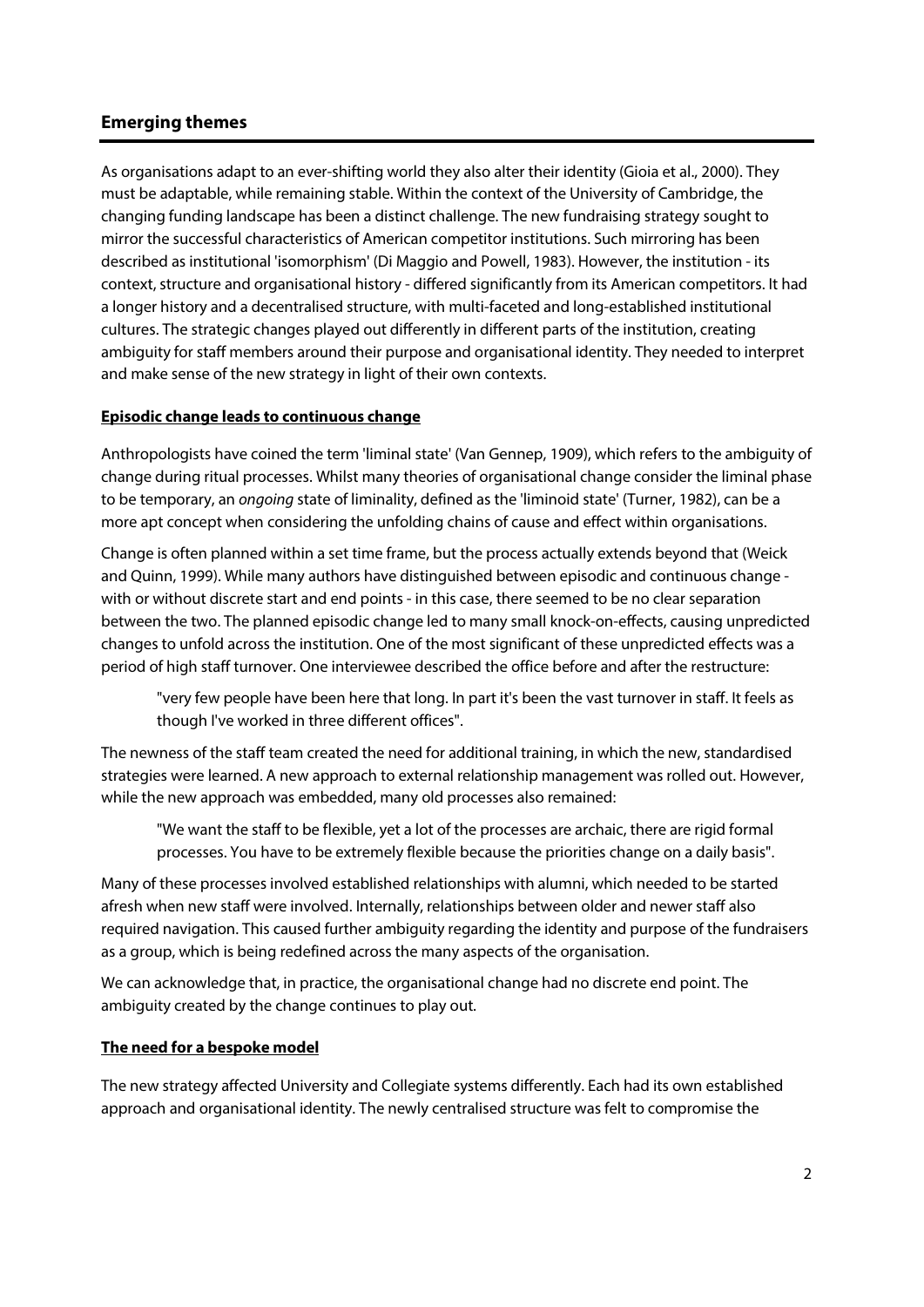Colleges' separate institutional identities, of which their long, independent and consistent heritage is a strong foundation. One interviewee contended that:

"we actually have quite a bifurcated structure that's divided. Our current structure, which is a source of strength in so many regards, is [also] the challenge for us to figure out how we can operationally work [under the new system]".

Fundamentally, the differences in approaches to external engagement reflected differing concepts of the wider organisation's identity. Engagement with alumni and other stakeholders has traditionally been about more than fundraising alone, especially in the Collegiate system. Alumni relationships form an integral part of Colleges' identities and their extended communities. The biggest challenges to this was the heightened competition between University and Collegiate fundraisers, who were sometimes approaching the same Alumni (who identify with both their College and their department) for donations.

"Fundraisers are pitched against each other to hit their targets and there is too much competition. Instead there should be shared goals"

The new imperatives to standardise the fundraising model did not allow for these internal differences in organisational identity. Instead they created a need for renewed relationship management, internally and externally, as well as sensemaking regarding the identity of the organisation the fundraisers were representing.

In sum, these effects highlight the importance of a bespoke approach - rather than an isomorphic one to organisational change in decentralised institutions, especially when there is a rich history grounding the organisations identity.

## <span id="page-4-0"></span>**Implications and future research**

The case highlights the need to anticipate the knock-on effects of change in complex organisations, by recognising the complexity of their heritage. While isomorphism is prevalent in the education sector, this research indicates that institutions may not benefit from such an approach. They all have unique identities, shaped by their history, and existing structures, relationships and communities, which cannot be recreated. Cambridge's unique heritage may, in fact, be what attracts external engagement and philanthropy.

A number of pressing issues remain in better understanding organisational change:

- How do experiences of structural change vary at different levels of an organisation?
- How can organisations design bespoke models of change?
- How do organisations retain their identity whilst adapting and innovate?

Future research could explore incremental change management that builds on employee knowledge, culture and experience, ground-up.

#### <span id="page-4-1"></span>**References**

Di Maggio, P. J. & Powell, W. W. (1983). 'The Iron Cage Revisited: Institutional Isomorphism and Collective Rationality in Organizational Fields'. *American Sociological Review*, 48, 147 – 160.

Weick, K. E. & Quinn, R. E. (1999). 'Organizational Change and Development', *Annual Review of Psychology*, 50, 361 – 386.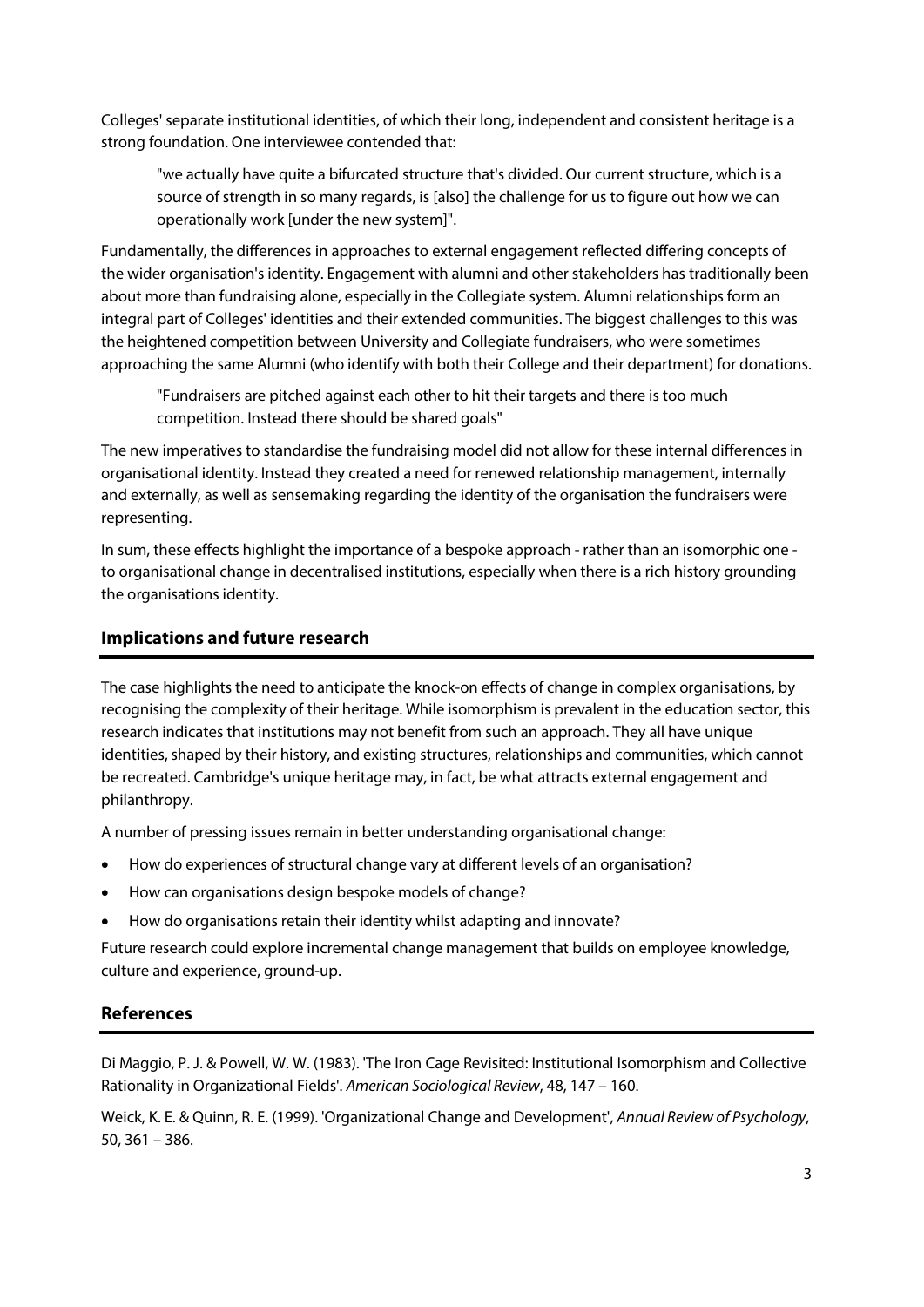## <span id="page-5-0"></span>**About the project**

This research is based on the analysis of organisational change in the University of Cambridge. It was carried out with the support of the Cambridge Centre for Social Innovation.

It was designed and conducted by graduates of the MSt Social Innovation, with the support of faculty and fellows of the programme. The Centre is committed to ensuring wide access to our research findings. We welcome your feedback and ongoing support. The views of the authors do not represent those of their employers or CJBS. If you wish to discuss this research or access the full report, please contact the Centre at[: socialinnovation@jbs.cam.ac.uk.](mailto:socialinnovation@jbs.cam.ac.uk)

The Cambridge Centre for Social Innovation builds best practices across business, civil society, policy and academia for a more equitable, inclusive and sustainable world.